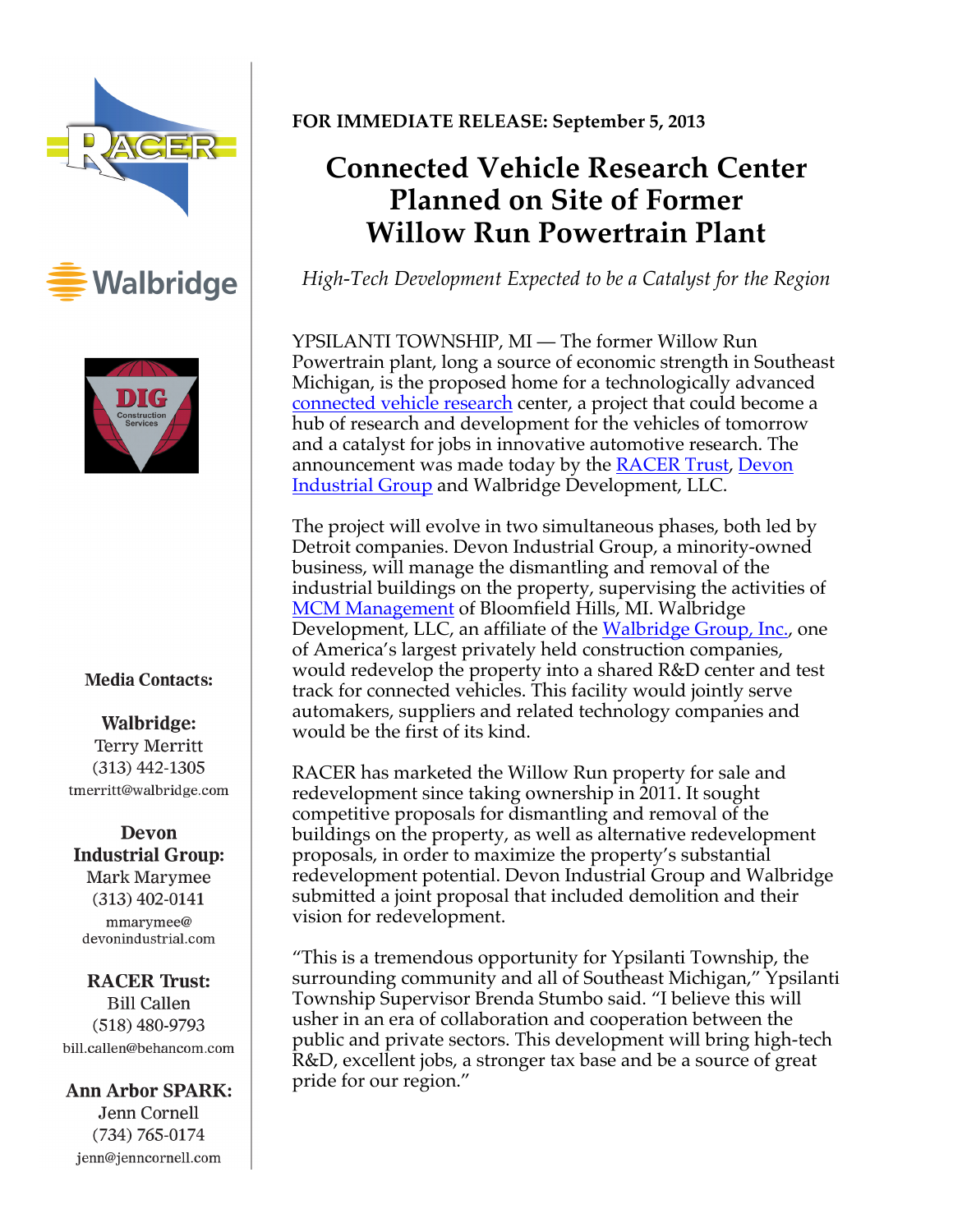Elliott P. Laws, administrative trustee of the RACER Trust, said: "Finding a buyer and new use for Willow Run has been one of RACER's highest priorities. This project fits perfectly with Southeast Michigan's long-standing leadership in automotive innovation. I congratulate and thank Devon Industrial Group and Walbridge for their vision and spirit, and for their part in shaping what will be a very dynamic future for this region."

The contracts will not impede Yankee Air Museum's campaign to purchase and separate a portion of the Willow Run Powertrain plant to serve as a permanent home for the museum and its collections.

Dismantling and removal activities are expected to begin this fall and take approximately 12 months to complete. At that point, Walbridge would buy the majority of the 332-acre property and begin redevelopment, subject to a development agreement with Ypsilanti Township. The development agreement would define the scope of the proposed connected vehicle research center and the number of jobs Walbridge would commit to attract as a result.

"Since 1916, Walbridge has played major a role in the history of the auto industry by building some of its most critical manufacturing, assembly and R&D facilities. But more importantly, we want to help build its future. The Willow Run property is ideal for the type of development we envision, one that leverages the region's assets — both talent and technology," said John Rakolta III, Business Development Director for Walbridge. "We believe in this project's success, and we're committed to helping attract businesses and tenants whose R&D interests align with the goals of our planned facility — to develop and refine vehicle technology that will make our roads safer and keep Michigan at the forefront of automotive innovation."

Paul Krutko, president and CEO of the economic development organization Ann Arbor SPARK, said: "SPARK's role as the regional economic development organization is to look for opportunities big and small to build prosperity. We identified automotive technology as a key area of potential and earlier this year drafted a white paper, *Ahead By A Century — A Proposal to Develop A World Class Test Facility for Intelligent Transportation Systems and Autonomous Vehicles in Southeast Michigan*, based on our findings. Working initially with Walbridge, RACER Trust and Ypsilanti Township, and longer term with other private- and public-sector partners, Ann Arbor SPARK is creating this new economic opportunity for the region that has the potential to generate significant investment and jobs."

"We're looking forward to the challenge of dismantling and removing such a large building in 12 months, but we share RACER's and Walbridge's urgency to get started on redevelopment and job creation, and that begins with our team's performance," said David Burnley Sr., CEO of Devon Industrial Group.

In a separate development, RACER is engaged in a land swap with the Wayne County Airport Authority, giving Willow Run Airport control of land it needed to better utilize an existing east-west runway without physically extending the runway. This land swap supports the airport authority's long-term business development efforts. Full runway utilization had been constrained by the previous property boundary between the airport and RACER's land.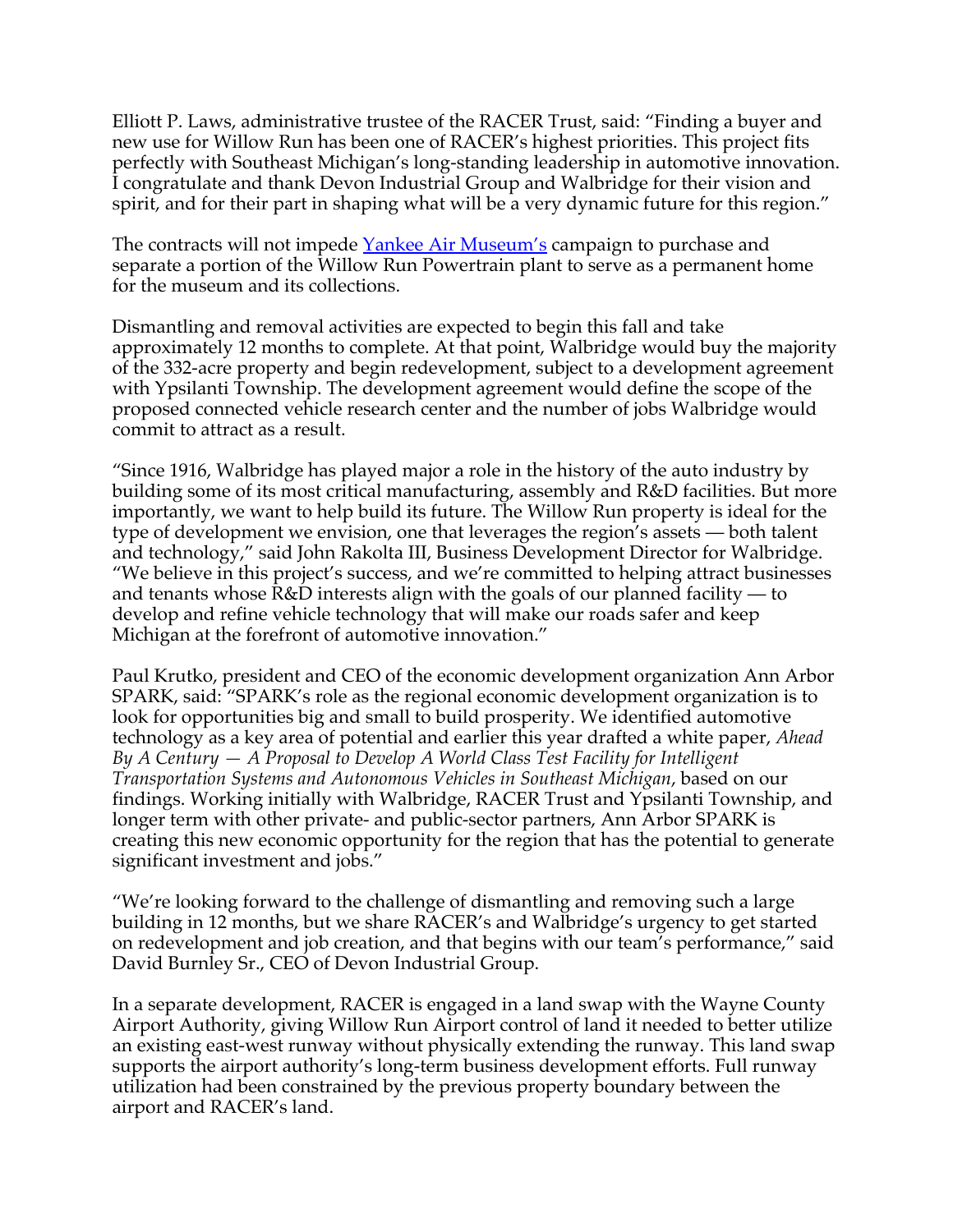"This exciting new project and the land swap are both indicative of RACER's commitment to economic revitalization, not just for Willow Run but for all of Southeast Michigan," said Tim Keyes, CEO of VantagePort, a regional economic development consortium focused on driving expansion and new investment in and around Detroit Metro and Willow Run Airport. "Our region will reap the benefits of this land swap almost immediately, enabling more efficient movement of people and products through Willow Run."

RACER previously announced the sale of an adjacent building, the former Willow Run Company Vehicle Operations facility, to International Turbine Industries, a jet engine repair and parts sales business.

**About the RACER Trust:** The RACER (Revitalizing Auto Communities Environmental Response) Trust was created to clean up and position for redevelopment properties and other facilities owned by the former General Motors Corp. before its 2009 bankruptcy. RACER is one of the largest holders of industrial property in the United States and is the largest environmental response and remediation trust in U.S. history. When the Trust was formed, it owned properties at 89 locations in 14 states, principally in the Midwest and Northeast. The Trust, which is independent, was created by a settlement agreement in the U.S. Bankruptcy Court between the U.S. Government, the 14 states where the former GM properties are located, and the St. Regis Mohawk Tribe, which owns land adjoining one of the properties in Upstate New York. For more information, please visit our website: www.racertrust.org.

**About Walbridge:** Walbridge was founded in 1916 in Detroit and has grown to become one of America's largest privately owned construction companies. The company has expertise in many market segments, including: airports, automotive, commercial, education, government, healthcare, industrial process, manufacturing, and water/wastewater. Walbridge is an industry pace-setter in the development of new ideas and methods for quality construction, site safety, enhancing sustainability, lowering cost and maximizing long-term project value. For more information, please visit: www.walbridge.com.

**About Devon Industrial Group:** Devon Industrial Group provides construction management, general contracting, pre-construction, decommissioning and facility management services for clients in the automotive, healthcare, industrial process and education fields. The firm was recognized in 2013 by the Associated General Contractors of Michigan with an Outstanding Safety Performance award earned for a low injury incident rate based on total amount of work hours generated in 2012. For more information, please visit: www.devonindustrial.com

**About MCM Management Corp:** MCM Management Corp. (MCM) is a vertically integrated industrial services provider that specializes in repurposing America's largest industrial and manufacturing facilities for redevelopment. MCM has performed more than 100 million square feet of environmental remediation, asbestos abatement, demolition and recycling services since 1993. For more information, please visit: www.mcmmanagement.com

**About Ann Arbor SPARK:** Ann Arbor SPARK, a non-profit organization, is advancing the region by encouraging and supporting business acceleration, attraction and retention. The organization identifies and meets the needs of business at every stage, from start-ups to large organizations. Ann Arbor SPARK collaborates with business, academic, government, and community investor partners including the University of Michigan, Eastern Michigan